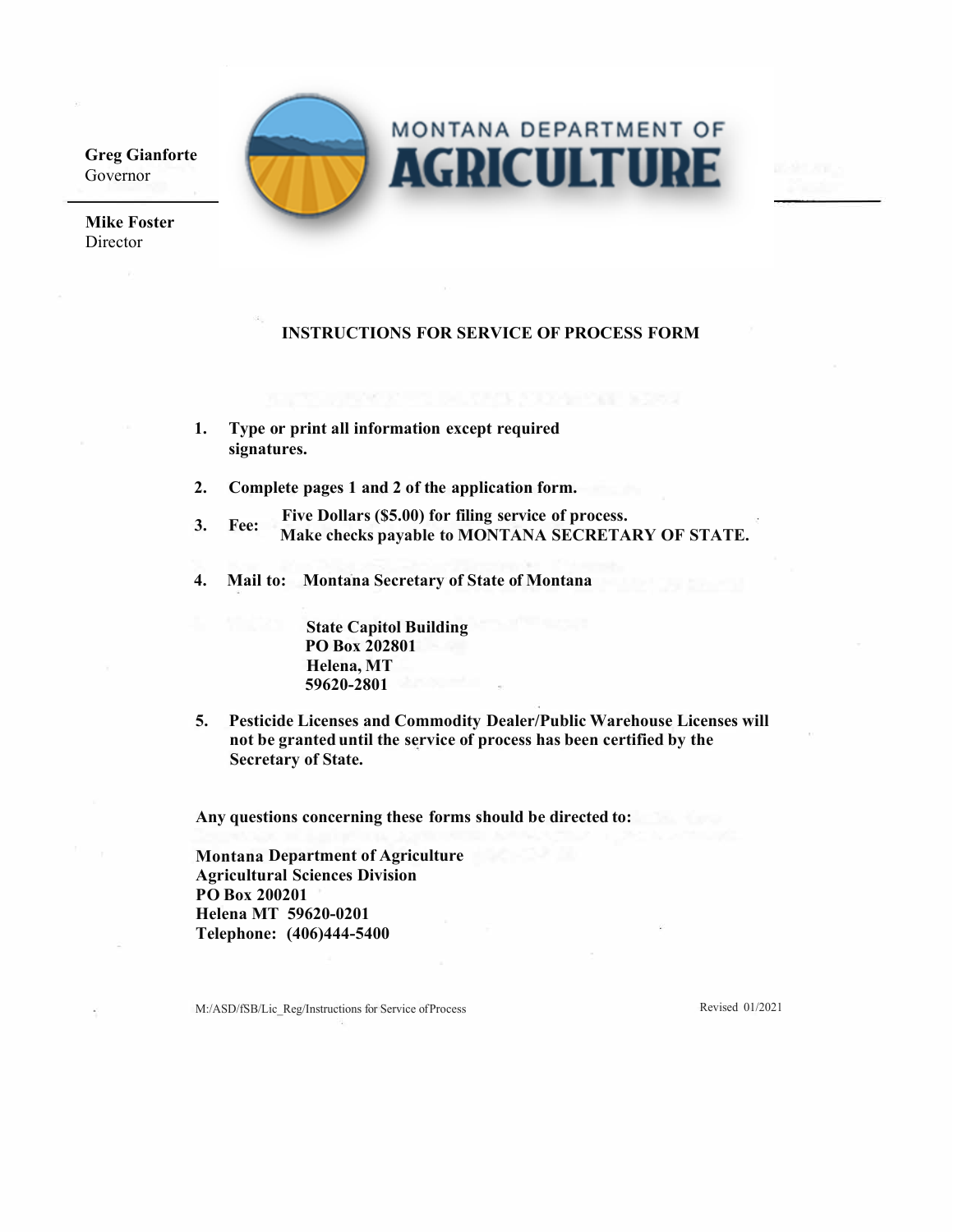#### **STATE OF MONTANA Department of Agriculture AGRICULTURAL SCIENCES DIVISION**

NAME AND COMPLETE ADDRESS OF APPLICANT

١

#### CONSENT TO LICENSING LAWS AND DESIGNATION OF AGENT FOR SERVICE OF PROCESS

- ( ) The undersigned, a nonresident of Montana, is applying for a license under the **Montana Pesticides Act, Title 80 Chapter 8, MCA** and for the purpose of complying with the provisions of **section 80-8-210,** consents to the licensing laws of the state of Montana and to be used in the courts of the state of Montana upon all causes of action arising against the undersigned in the state of Montana.
- ( ) The undersigned, a nonresident of Montana, is applying for a license under the **Montana Grain Act, Title 80 Chapter 4, MCA** and for the purpose of complying with the provisions of **section 80-4-406,**  consents to the licensing laws of the state of Montana and to be used in the courts of the state of Montana upon all causes of action arising against the undersigned in the state of Montana.

The undersigned, a nonresident of Montana is (check appropriate statement and complete entries):

( ) a corporation which has an effective certificate of authority to transact its business in Montana and has duly appointed an agent or attorney upon whom service of process may be made in such causes of action, and such service when so. made shall be valid service on the undersigned. The name and address of such duly appointed agent or attorney is:

(Name of Registered Agent)

(Street and Number and Post Office Box, if any)

| (City or Town, State and Zip Code) |                                                                                                                                                                                                                                                                   |  |  |  |
|------------------------------------|-------------------------------------------------------------------------------------------------------------------------------------------------------------------------------------------------------------------------------------------------------------------|--|--|--|
| ( )                                | an individual                                                                                                                                                                                                                                                     |  |  |  |
| (                                  | a partnership                                                                                                                                                                                                                                                     |  |  |  |
|                                    | a corporation which does not have an effective certificate of authority from the Secretary of<br>State to transact its business in Montana and which does not transact business in<br>Montana and so as to require it to procure such a certificate of authority. |  |  |  |

and hereby designates the Secretary of State of the State of Montana as its lawful agent or attorney upon whom service, when so made upon the Secretary of State, shall be valid service on the undersigned. The address to which the Secretary of State shall forward any such service of process made on him is:

(Street and Number and Post Office Box, if any)

(City or Town, State, and Zip Code)

Signature of Applicant, if an individual or exact name of partnership or corporation

by:

Signature of Officer or Agent

Title of Officer or Agent